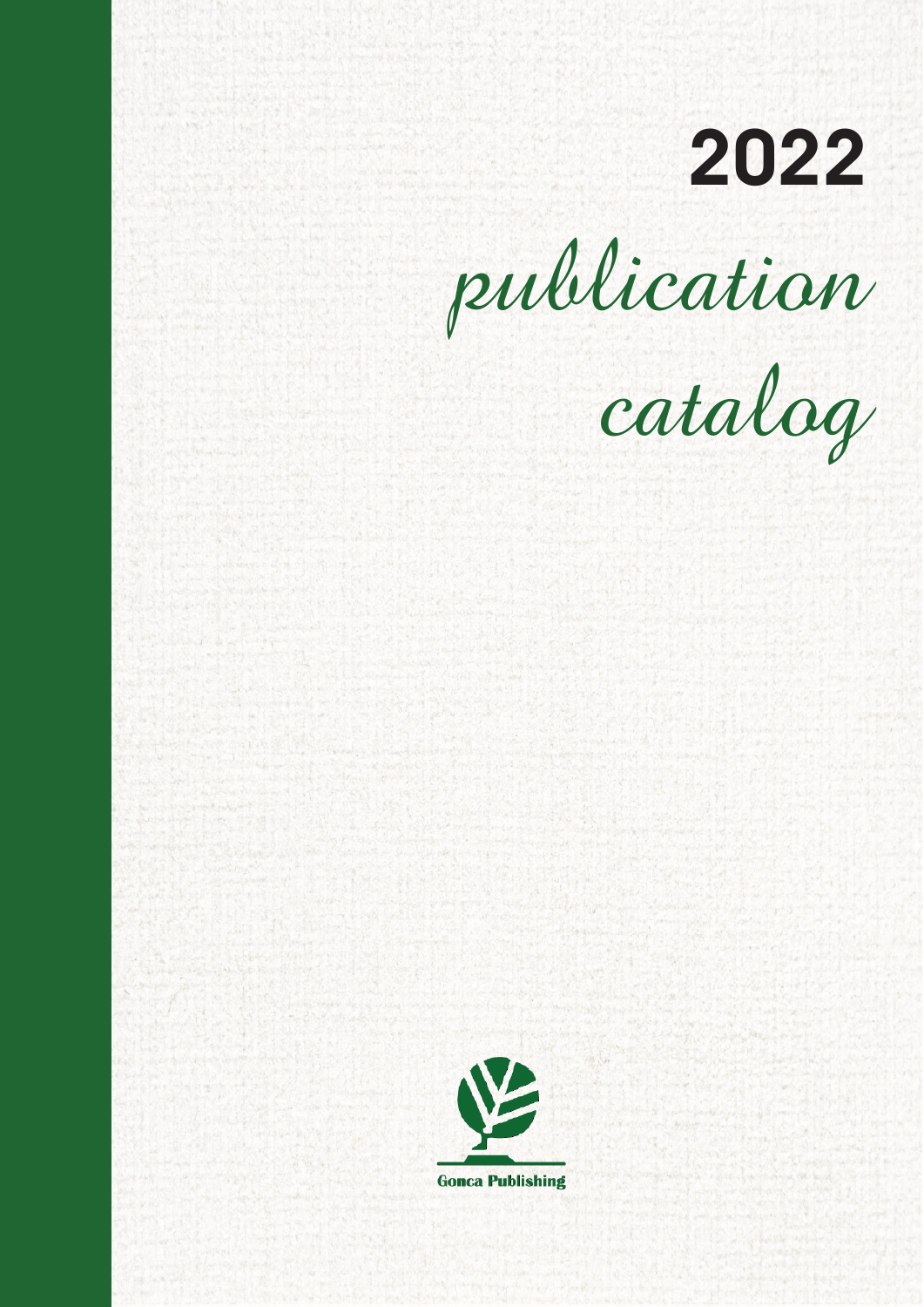

## FOUNDER **HASAN BAŞPEHLİVAN** *(1944-2010)*

Gonca Publishing started its broadcasting life when our founder Hasan Başpehlivan started his activities in 1980.

Since its establishment, it has brought more than 1000 works to the publication life in many categories.

Gonca Publishing Group; It continues to work with the desire to always provide quality publishing services to its readers with its brands in conflict.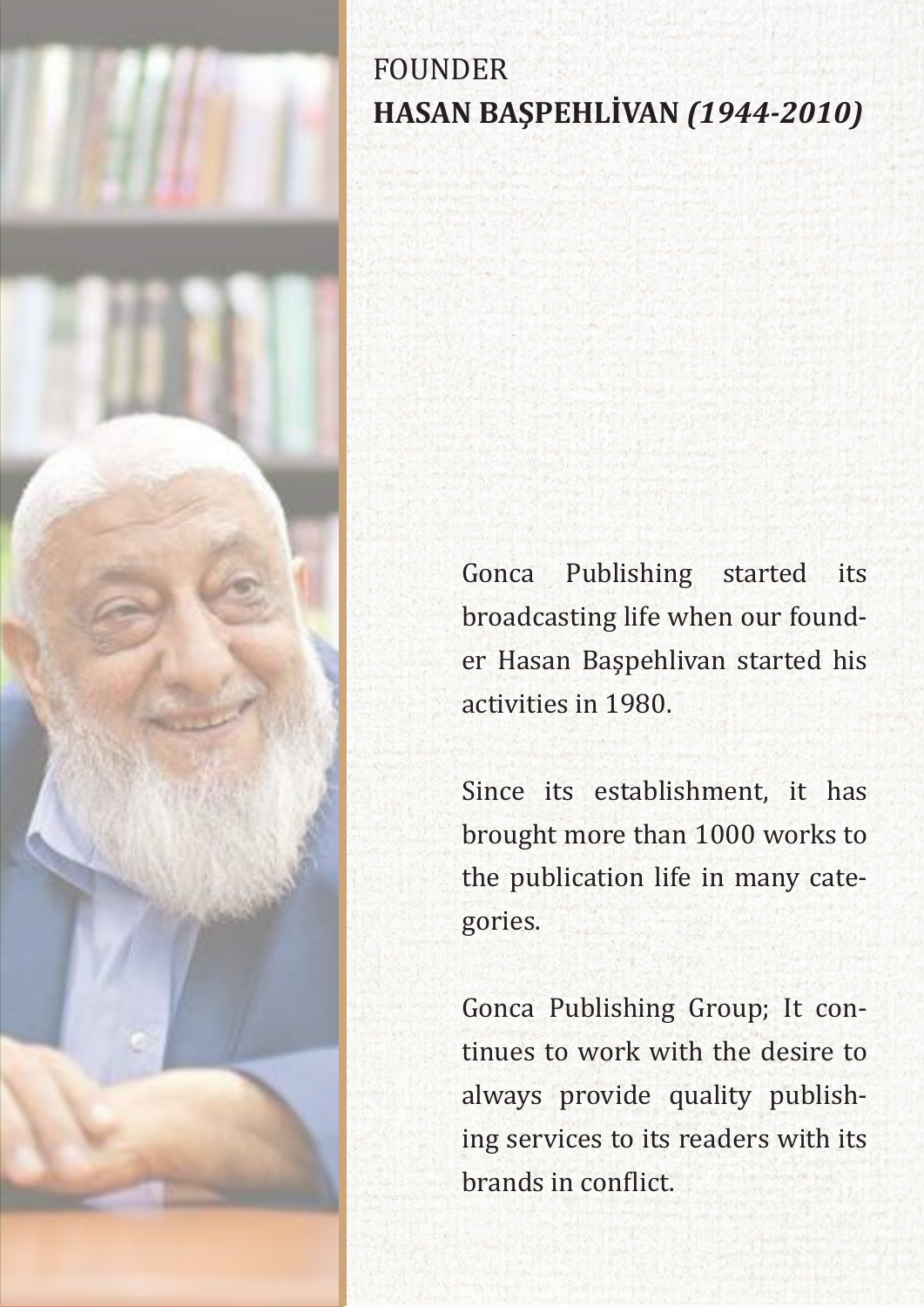**Gonca Publishing Categories**

Islamic Life **5**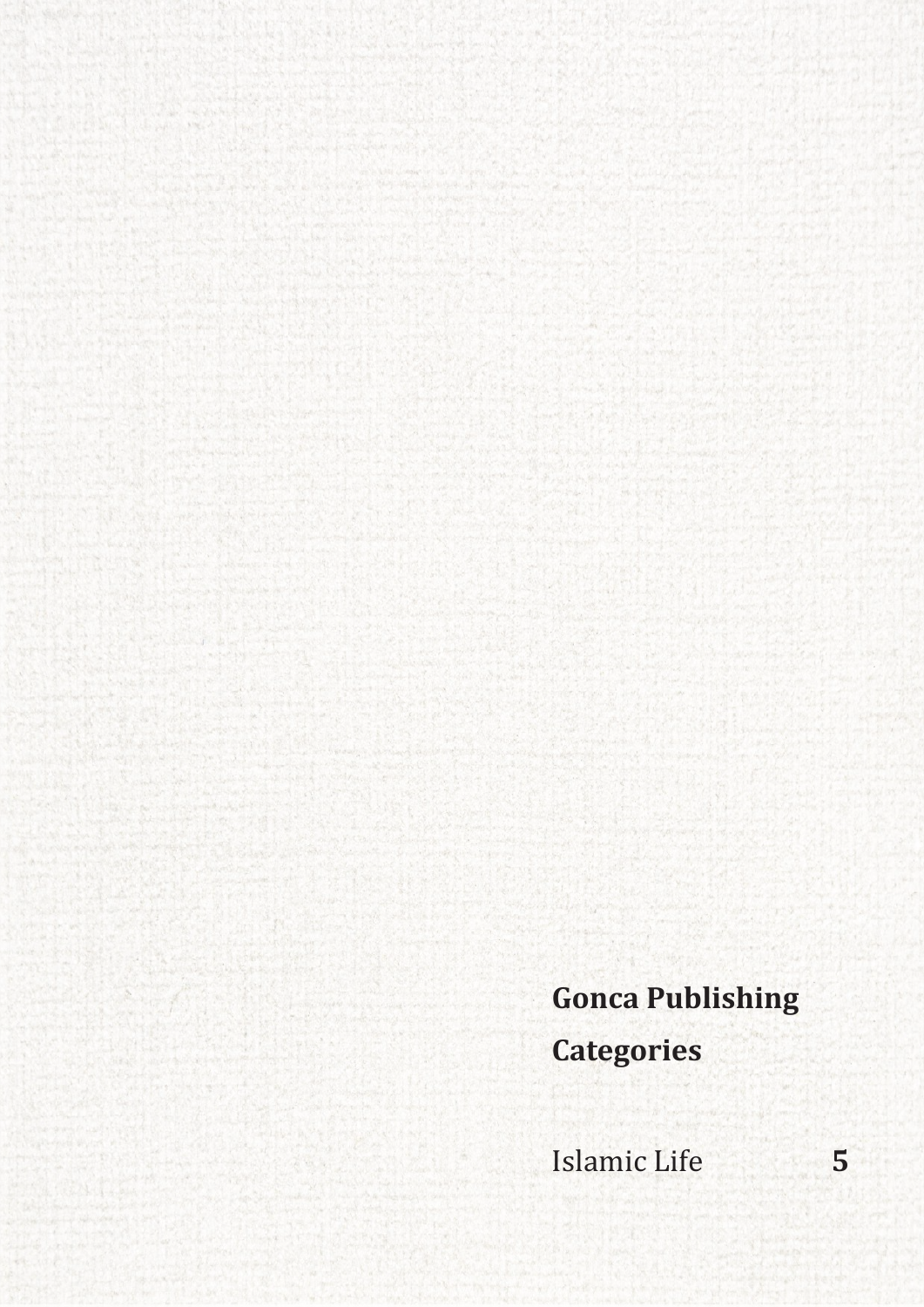瞶 ten der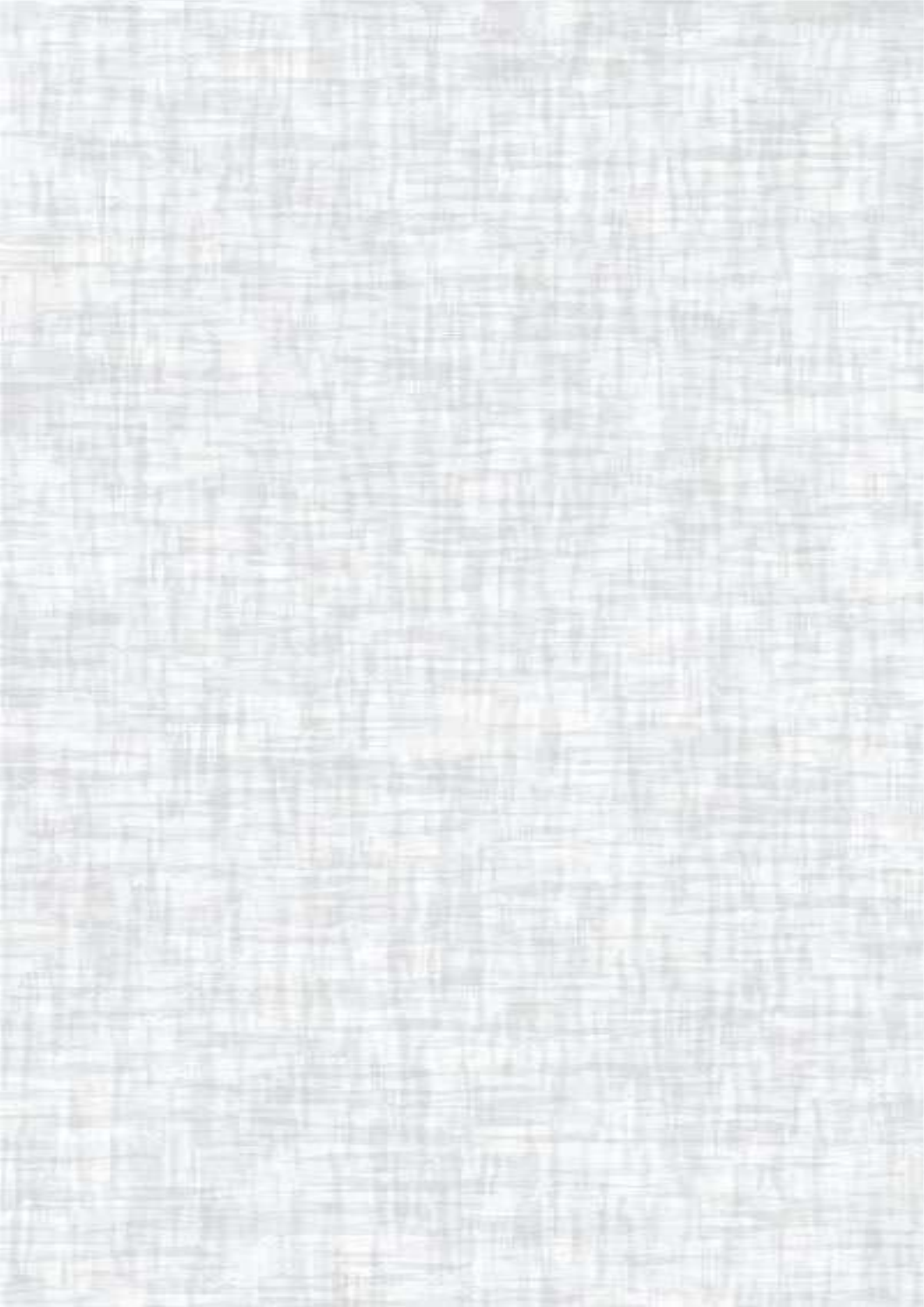## Category

# ISLAMIC LIFE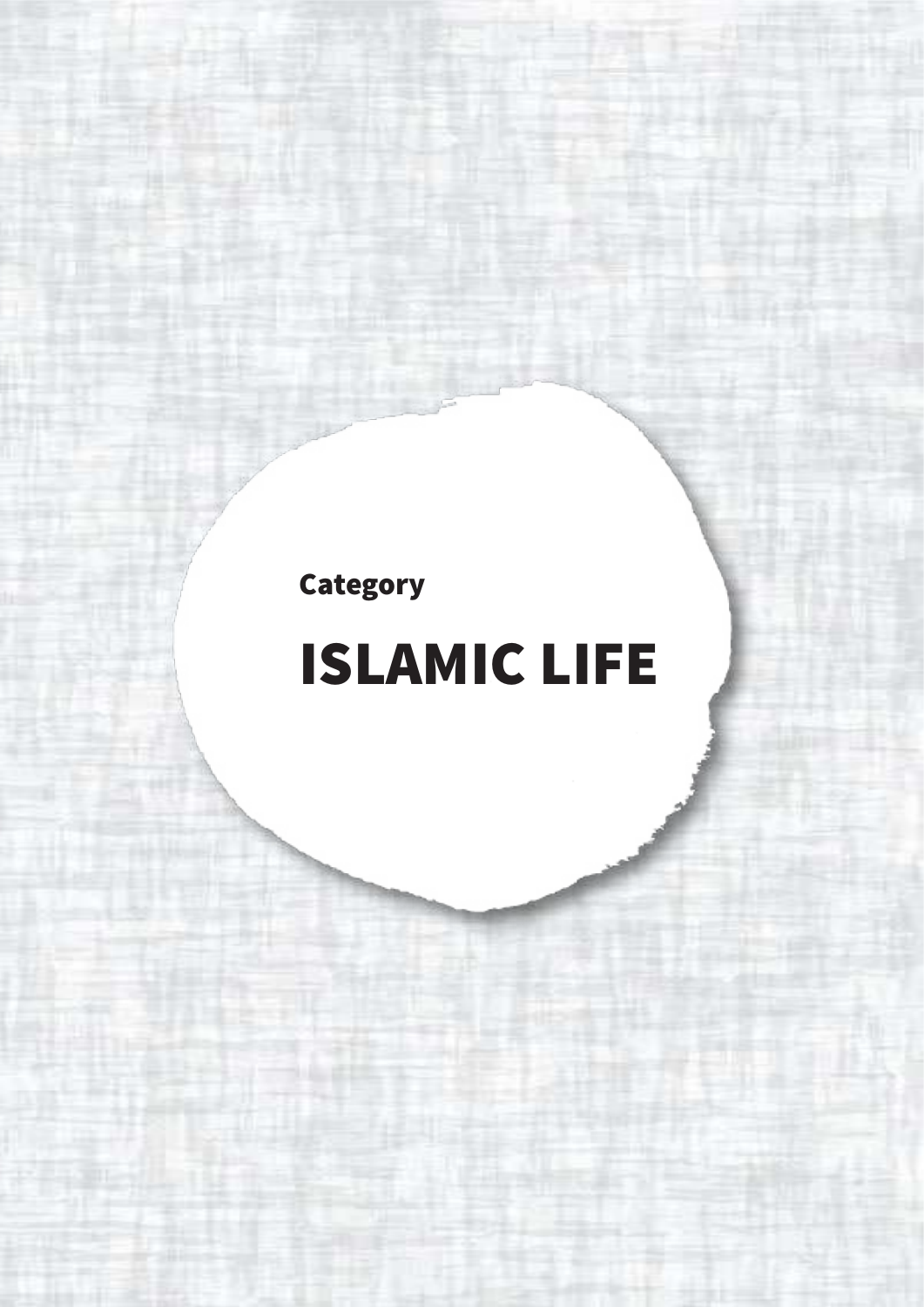



| <b>BOOK TITLE</b>      | : HAPPINESS IS BELIEVING IN ALLAH |
|------------------------|-----------------------------------|
| <b>AUTHOR</b>          | : SENİZ YÜCEL                     |
| LANGUAGE               | : ENGLISH                         |
| <b>NUMBER OF PAGES</b> | : 288                             |
| SIZE                   | : $13,5 \times 19,5 \text{ cm}$   |
| <b>BINDING TYPE</b>    | : BINDER BOARD                    |
| <b>PAPER TYPE</b>      | : HOLMAN 60 gr.                   |
|                        |                                   |

The people of our time will find relief in reading this book; they will hear a friend speaking to them, offering them faith and patience. They will say, "This book talks about me." You will find yourself in these pages and discover solutions to your problems. Even if your feet are stuck in the mud, this book will remind you to look up and see the stars.

Bediüzzaman Said-i Nursi said, "If you want the world, hold fast to your religion; if you want the afterlife, hold fast to your religion; and if you want both, again hold fast to your religion." With this book, just as Said-i Nursi put it, you will come to realize a happiness that you have always had your side, but which you never noticed. You will realize that true happiness is only possible in living according to Islam.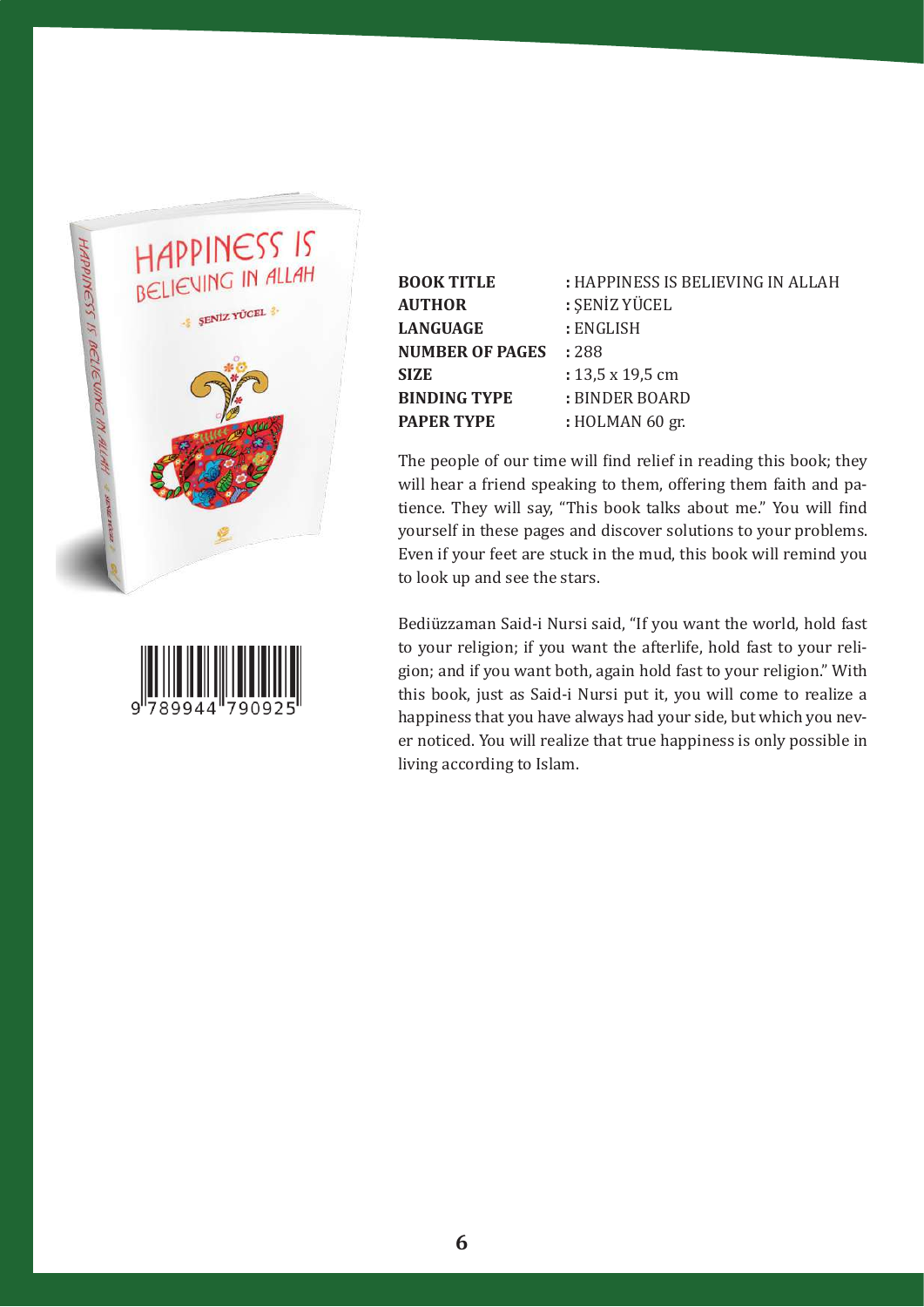### Islamic Life





| <b>BOOK TITLE</b>      | : GLÜCKSELIGKEIT BEDEUTET<br>AN ALLAH ZU GLAUBEN |
|------------------------|--------------------------------------------------|
| <b>AUTHOR</b>          | : ŞENİZ YÜCEL                                    |
| <b>LANGUAGE</b>        | : DEUTSCH                                        |
| <b>NUMBER OF PAGES</b> | : 320                                            |
| <b>SIZE</b>            | $: 13, 5 \times 19, 5 \text{ cm}$                |
| <b>BINDING TYPE</b>    | : BINDER BOARD                                   |
| <b>PAPER TYPE</b>      | : HOLMAN 60 gr.                                  |

Die Menschen unserer Zeit werden im Lesen dieses Buches Erleichterung finden, sie werden fühlen, dass hier ein Freund zu ihnen spricht, der ihnen Glauben und Geduld nahebringt. Sie werden sagen: "Dieses Buch spricht ja von mir." Sie werden sich in diesen Seiten wiederfinden und Lösungen für Ihre Probleme entdecken. Auch wenn Ihre Füße im Schlamm feststecken, wird dieses Buch Sie daran erinnern, nach oben zu blicken und die Sterne zu sehen.

Bediüzzaman Said-i Nursi sagte: "Willst du die Welt, dann halte an deiner Religion fest; willst du das Leben nach dem Tod, dann halten an deiner Religion fest; und willst du beides, so halte wiederum an deiner Religion fest." Mit diesem Buch werden Sie, gerade so wie Said-i Nursi es ausdrückte, ein Glück kennenlernen, das immer an Ihrer Seite war, das sie aber nie bemerkt haben. Sie werden erkennen, dass wahres Glück nur im Leben des Islams möglich ist.